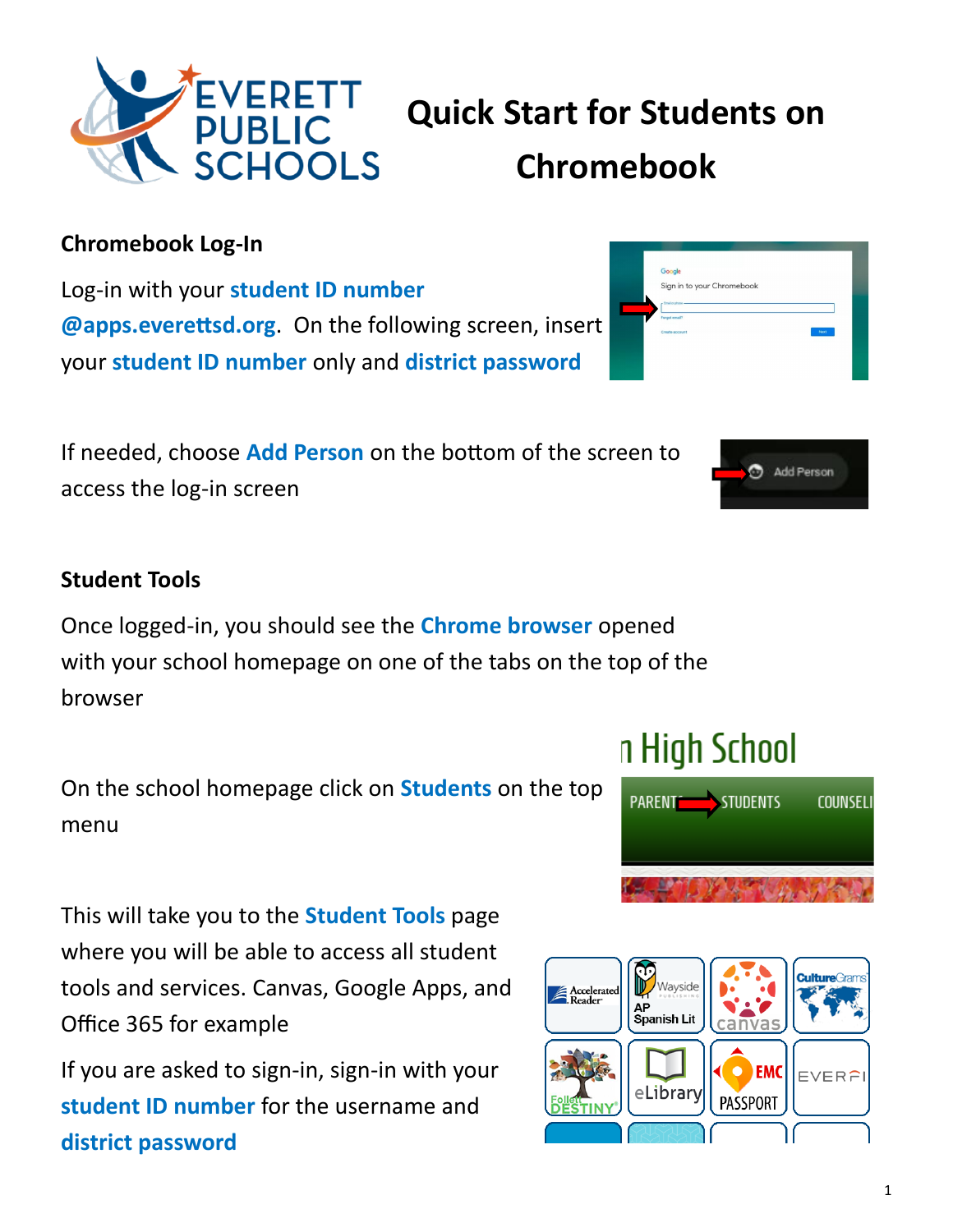

# **Quick Start for Students on Chromebook**

### **Office 365 Sign-In (E-Mail, OneDrive, MS Word, etc.)**

Once on the Student Tools page, locate the **Office 365**  sign-in towards the bottom and click. Sign-in with your student ID number@apps.everettsd.org (**#####@apps.everettsd.org** for example). On the following screen if prompted, sign-in only with your **student ID number** and **password**

Once signed-in, choose **Outlook** on the top to access your student e-mail online

### **Managed Bookmarks**

**Managed bookmarks** are located on the top-left of the Chrome browser. Here you will have quick access to Office 365, Canvas, and Zoom for example